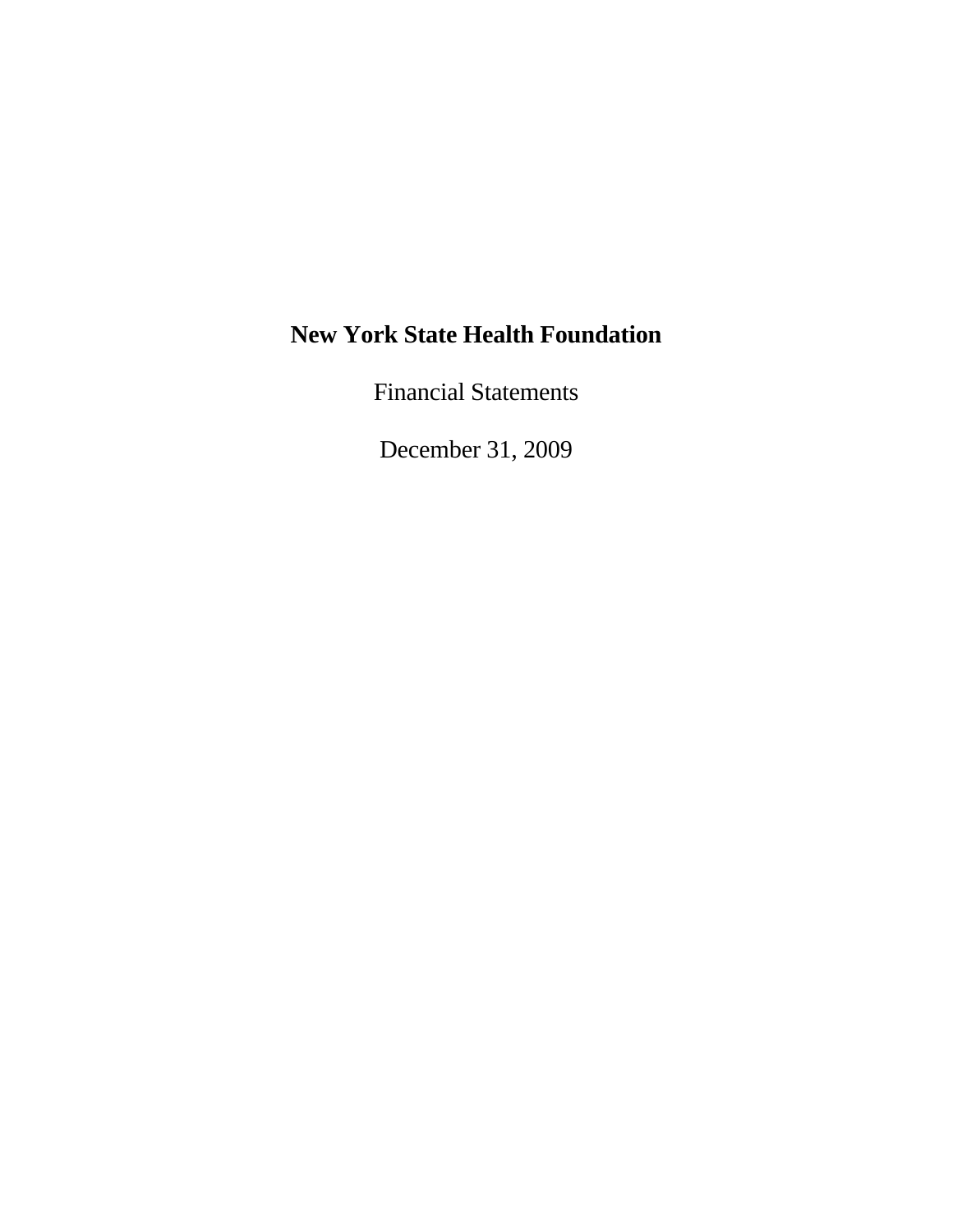

## **Independent Auditors' Report**

## **Board of Directors New York State Health Foundation**

We have audited the accompanying statements of financial position of New York State Health Foundation (the "Foundation"), formerly The New York Charitable Asset Foundation, as of December 31, 2009 and 2008, and the related statements of activities and cash flows for the years then ended. These financial statements are the responsibility of the Foundation's management. Our responsibility is to express an opinion on these financial statements based on our audits.

We conducted our audits in accordance with auditing standards generally accepted in the United States of America. Those standards require that we plan and perform the audit to obtain reasonable assurance about whether the financial statements are free of material misstatement. An audit includes consideration of internal control over financial reporting as a basis for designing audit procedures that are appropriate in the circumstances, but not for the purpose of expressing an opinion on the effectiveness of the Foundation's internal control over financial reporting. Accordingly, we express no such opinion. An audit also includes examining, on a test basis, evidence supporting the amounts and disclosures in the financial statements, assessing the accounting principles used and significant estimates made by management, as well as evaluating the overall financial statement presentation. We believe that our audits provide a reasonable basis for our opinion.

In our opinion, the financial statements referred to above present fairly, in all material respects, the financial position of New York State Health Foundation as of December 31, 2009 and 2008, and the changes in its net assets and its cash flows for the years then ended in conformity with accounting principles generally accepted in the United States of America.

Our audits were made for the purpose of forming an opinion on the basic financial statements taken as a whole. The supplemental schedule on page 11 is presented for the purpose of additional analysis and is not a required part of these basic financial statements. Such information has been subjected to the audit procedures applied in the audit of the basic financial statements and, in our opinion, is fairly presented in all material respects in relation to the basic financial statements taken as a whole.

O'Common Davies Munns & Dobbins, LAP

New York, New York June 1, 2010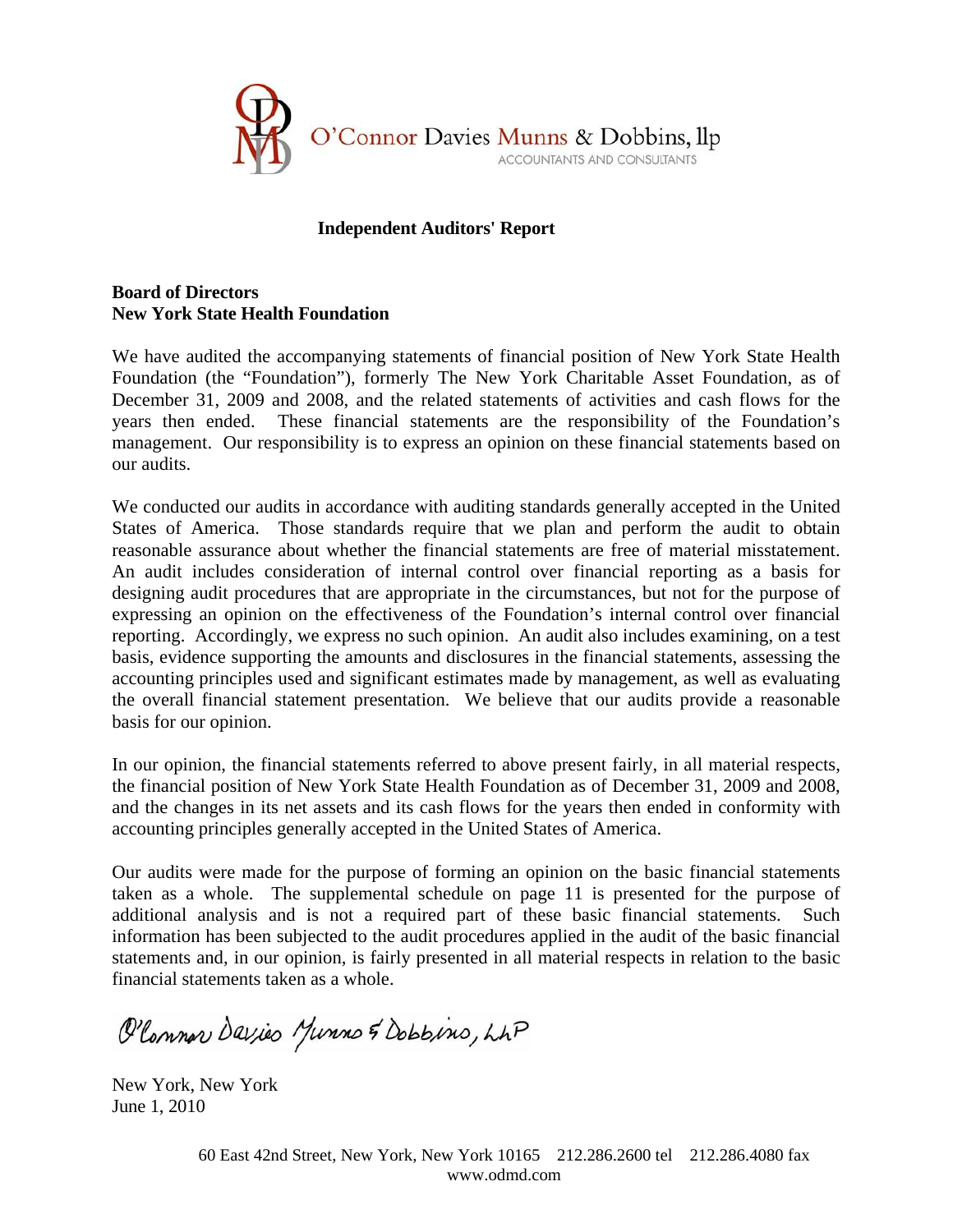Statements of Financial Position

December 31,

|                                       | 2009                | 2008                        |
|---------------------------------------|---------------------|-----------------------------|
| <b>ASSETS</b>                         |                     |                             |
| Cash and cash equivalents             | \$<br>7,815,635     | \$<br>8,981,563             |
| Accrued investment income             | 470,185             | 1,064,076                   |
| Program related investments           | 1,188,592           | 1,188,592                   |
| Prepaid expenses                      | 215,103             | 38,913                      |
| Prepaid federal excise tax            | 25,000              | 25,000                      |
| Investments                           | 257,209,647         | 292,939,456                 |
| Deposits                              | 54,842              | 54,842                      |
| <b>Other Assets</b>                   | 146,227             |                             |
| Property and equipment, net           | 413,323             | 174,031                     |
|                                       | \$267,538,554       | \$ 304,466,473              |
| <b>LIABILITIES AND NET ASSETS</b>     |                     |                             |
| Liabilities                           |                     |                             |
| Accounts payable and accrued expenses | \$<br>356,963       | $\mathcal{S}$<br>206,208    |
| Grants payable, net                   | 14,093,640          | 13,429,976                  |
| Deferred rent                         | 33,169              | 39,153                      |
| Deferred federal excise tax           | 1,134               | 352,050                     |
| <b>Total Liabilities</b>              | \$<br>14,484,906    | 14,027,387<br><sup>\$</sup> |
| <b>Net Assets</b>                     | 253,053,648         | 290,439,086                 |
|                                       | 267, 538, 554<br>\$ | 304,466,473                 |

## See notes to financial statements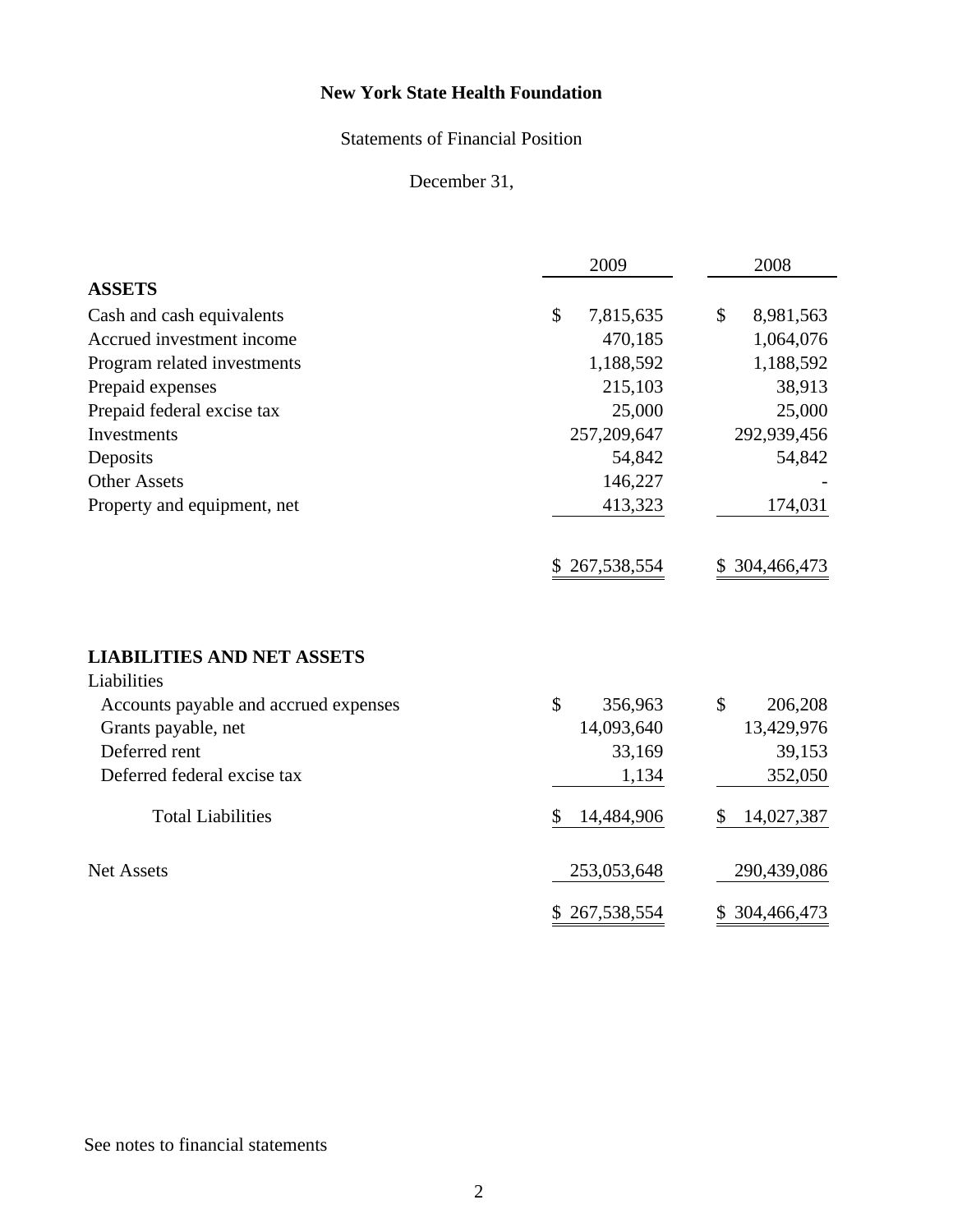# Statements of Activities

# Years Ended December 31,

|                                                 | 2009                       | 2008             |  |
|-------------------------------------------------|----------------------------|------------------|--|
| <b>INVESTMENT INCOME</b>                        |                            |                  |  |
| Interest and dividends                          | $\mathcal{S}$<br>7,182,544 | 11,721,806<br>\$ |  |
| Net realized gain from sale of investments      | 8,042,444                  | 222,203          |  |
|                                                 | 15,224,988                 | 11,944,009       |  |
| Less: Investment expense                        | 744,491                    | 414,154          |  |
| Net Investment Income                           | 14,480,497                 | 11,529,855       |  |
| <b>EXPENSES</b>                                 |                            |                  |  |
| Grants authorized                               | 13,627,751                 | 16,680,114       |  |
| Program support, planning and development       | 2,880,432                  | 2,665,512        |  |
| <b>Total Program Services</b>                   | 16,508,183                 | 19,345,626       |  |
| Operations and governance                       | 556,024                    | 503,177          |  |
| <b>Total Expenses</b>                           | 17,064,207                 | 19,848,803       |  |
| Change in Net Assets before Federal Excise      |                            |                  |  |
| Taxes and Unrealized (Loss) Gain on Investments | (2,583,710)                | (8,318,948)      |  |
| Provision for federal excise tax                | 210,916                    | (242,050)        |  |
| Unrealized (loss) gain on investments           | (35,012,644)               | 4,205,024        |  |
| Change in Net Assets                            | (37, 385, 438)             | (4,355,974)      |  |
| <b>NET ASSETS</b>                               |                            |                  |  |
| Beginning of year                               | 290,439,086                | 294,795,060      |  |
| End of year                                     | \$253,053,648              | \$290,439,086    |  |

# See notes to financial statements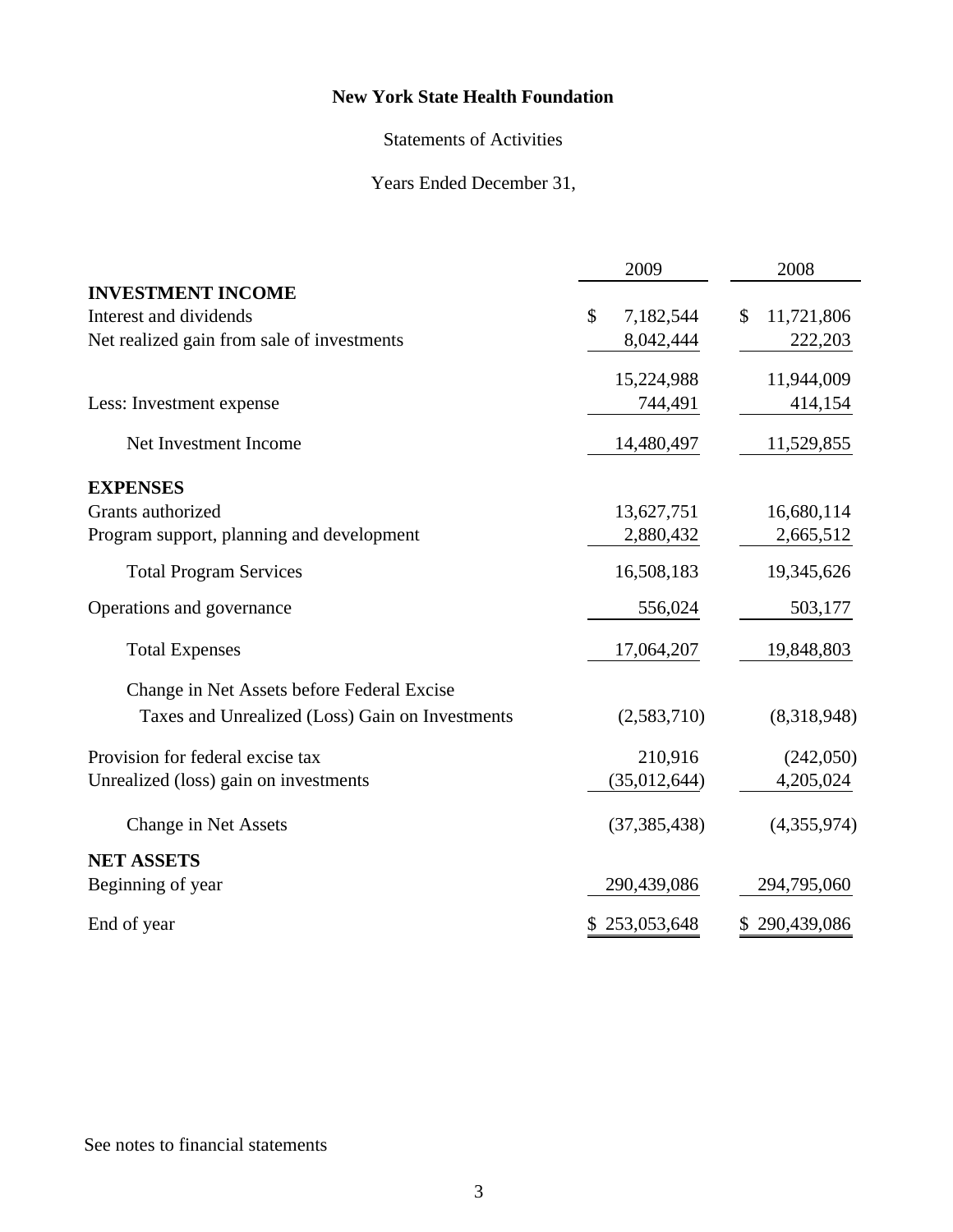## Statements of Cash Flows

Years Ended December 31,

|                                                             | 2009                 | 2008              |  |
|-------------------------------------------------------------|----------------------|-------------------|--|
| <b>CASH FLOWS FROM OPERATING ACTIVITIES</b>                 |                      |                   |  |
| Change in net assets                                        | (37, 385, 438)<br>\$ | \$<br>(4,355,974) |  |
| Adjustments to reconcile change in net assets               |                      |                   |  |
| to net cash from operating activities                       |                      |                   |  |
| Depreciation                                                | 56,674               | 55,901            |  |
| Loss on disposal of property and equipment                  | 13,205               |                   |  |
| Realized gains from sale of investments                     | (8,042,444)          | (222, 203)        |  |
| Unrealized loss (gain) on investments                       | 35,012,644           | (4,205,024)       |  |
| Federal excise tax provision on unrealized investment gains | (350, 916)           | 42,050            |  |
| Changes in operating assets and liabilities                 |                      |                   |  |
| Accrued investment income                                   | 593,891              | 821,349           |  |
| Program related investment                                  |                      | (1, 188, 592)     |  |
| Prepaid expenses                                            | (176, 190)           | 56,059            |  |
| Prepaid excise tax                                          |                      | 80,000            |  |
| Other assets                                                | (146, 227)           |                   |  |
| Accounts payable and accrued expenses                       | 150,755              | 2,764             |  |
| Grants payable, net                                         | 663,664              | 6,834,339         |  |
| Deferred rent                                               | (5,984)              | (775)             |  |
| Net Cash From Operating Activities                          | (9,616,366)          | (2,080,106)       |  |
| <b>CASH FLOWS FROM INVESTING ACTIVITIES</b>                 |                      |                   |  |
| Purchase of property and equipment                          | (309, 171)           | (19,678)          |  |
| Proceeds from sale of investments                           | 146,695,007          | 6,329,703         |  |
| Purchase of investments                                     | (137, 935, 398)      |                   |  |
| Net Cash From Investing Activities                          | 8,450,438            | 6,310,025         |  |
| Net Change in Cash and Cash Equivalents                     | (1,165,928)          | 4,229,919         |  |
| <b>CASH AND CASH EQUIVALENTS</b>                            |                      |                   |  |
| Beginning of year                                           | 8,981,563            | 4,751,644         |  |
| End of year                                                 | \$<br>7,815,635      | 8,981,563<br>\$   |  |
| SUPPLEMENTAL CASH FLOW INFORMATION                          |                      |                   |  |
| Federal excise taxes paid                                   | \$<br>140,000        | \$<br>120,000     |  |

See notes to financial statements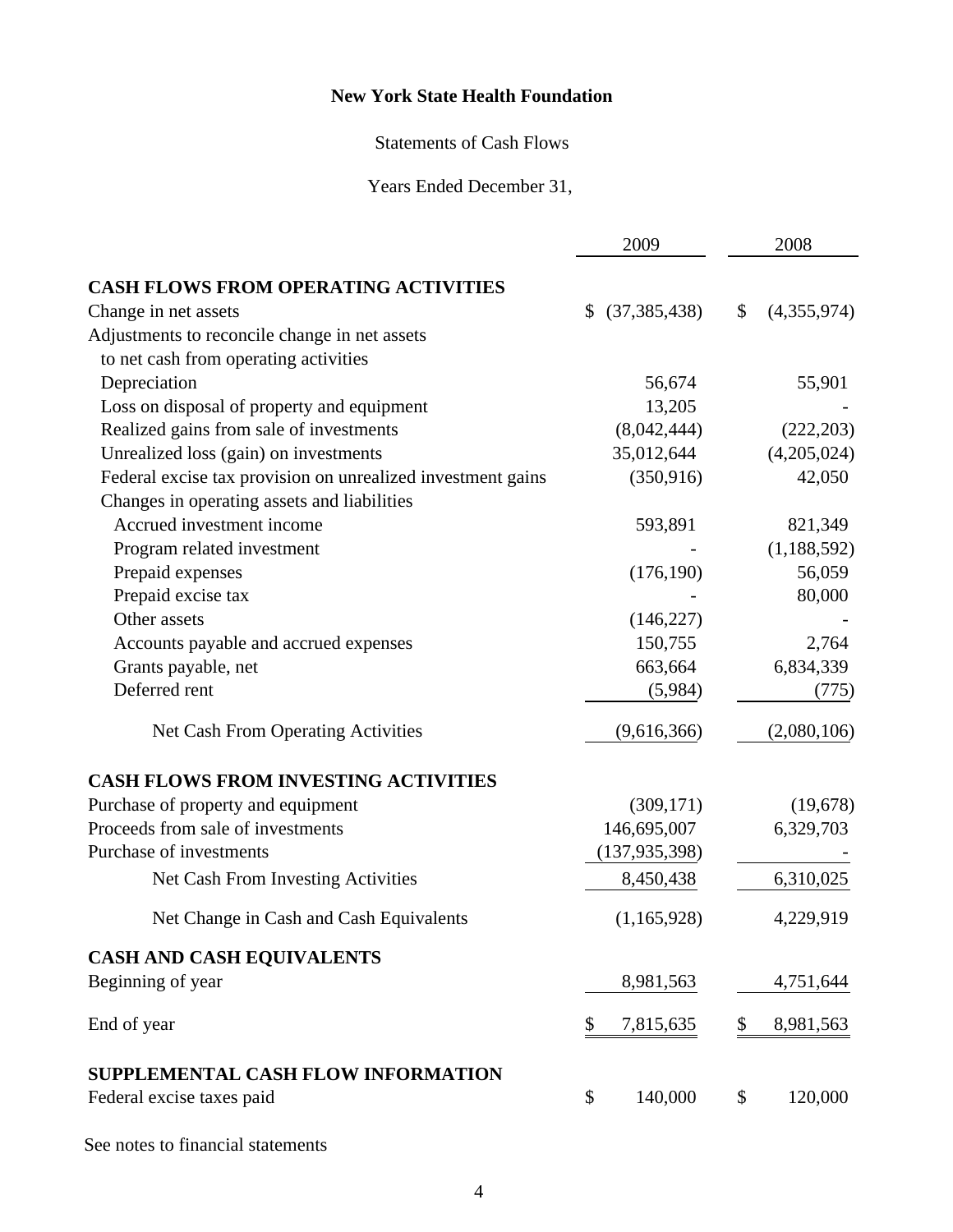#### Notes To Financial Statements

## **1. Organization**

New York State Health Foundation, formerly The New York Charitable Asset Foundation, (the "Foundation") is a New York not-for-profit corporation organized on October 25, 2002 under section  $501(c)(3)$  of the Internal Revenue Code to pursue tax-exempt charitable purposes. The Foundation was formed as part of the conversion of Empire HealthChoice, Inc. (doing business as Empire Blue Cross & Blue Shield) to a for-profit corporation. Pursuant to the legislation authorizing the conversion, the Foundation received five percent of the stock of WellChoice, the holding company for Empire. The Foundation provides funding and grants for the health care-related needs of residents of the State of New York ("NYS"), including without limitation, (i) expansion of access to health care by extending health insurance coverage to NYS residents who cannot afford to purchase their own coverage or who have coverage that is inadequate to meet their needs, (ii) expansion and enhancement of access to health care by augmenting and creating health care programs that deliver services to populations that are unable to access health care or that improve public health, (iii) augmentation of its other program priorities by supporting programs that inform and educate New York State residents about public health issues and empower communities to address the issues by becoming more effective at identifying and articulating health care needs and implementing solutions, and (iv) conducting any and all lawful activities which may be useful in accomplishing the foregoing purposes.

Assets, liabilities and net assets of the New York State Health Foundation Trust (the "Trust"), a revocable trust, are included in the accompanying financial statements. The Foundation is the sole trustee and beneficiary of the Trust.

#### **2. Summary of Significant Accounting Policies**

#### *Use of Estimates*

The preparation of financial statements in conformity with accounting principles generally accepted in the United States of America requires the use of estimates and assumptions that affect the reported amounts of assets, liabilities and disclosures at the date of the financial statements and the reported amounts of revenues and expenses during the reporting period. Actual results could differ from those estimates.

#### *Basis of Presentation*

Classification of the Foundation's net assets and its income and expenses are based on the existence or absence of donor imposed restrictions. At December 31, 2009 and 2008, all net assets of the Foundation were considered to be unrestricted.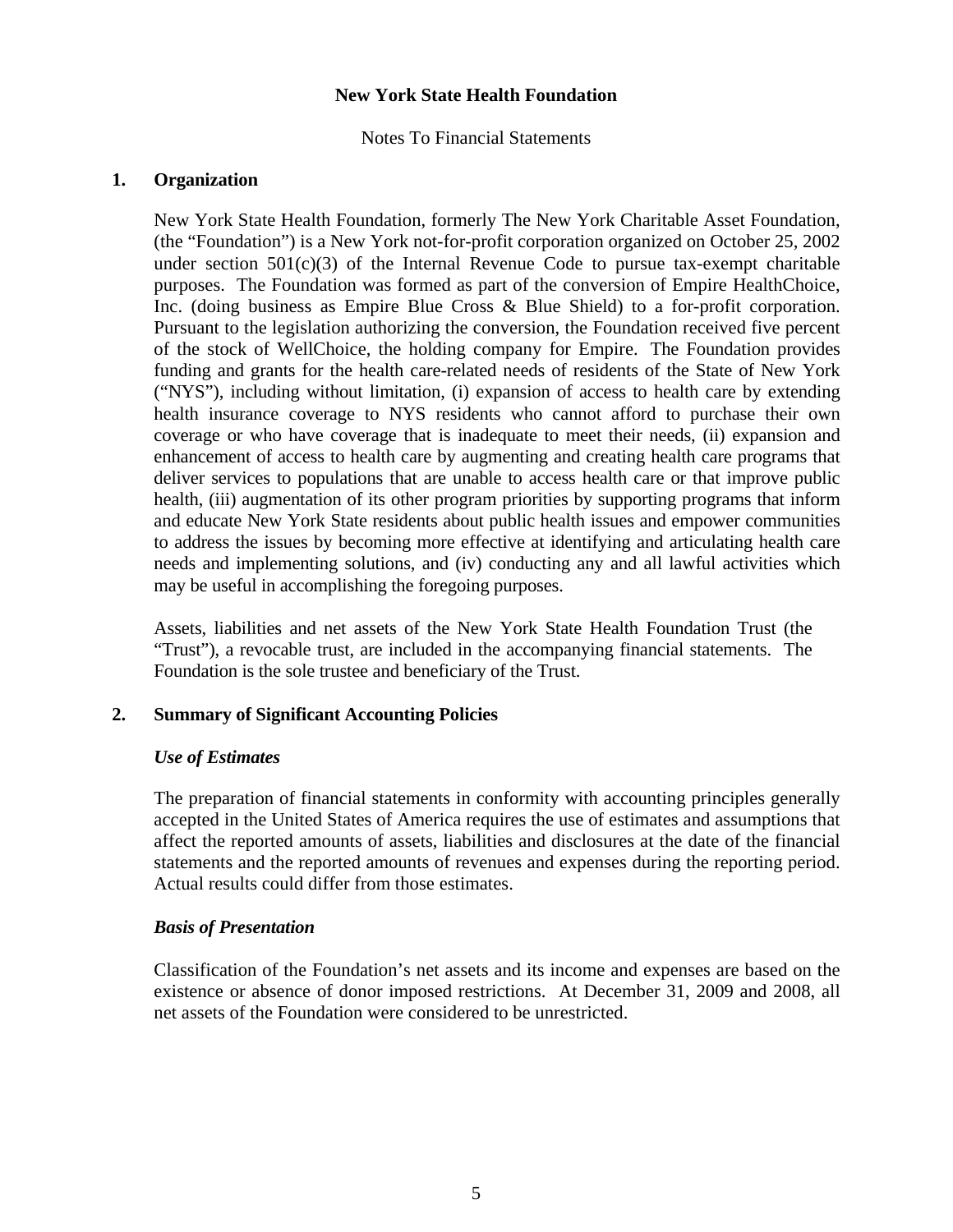Notes To Financial Statements

## **2. Summary of Significant Accounting Policies (***continued)*

## *Cash and Cash Equivalents*

Cash and cash equivalents consist of checking and money market accounts The Foundation considers all highly liquid debt instruments purchased with an initial maturity of three months or less to be cash equivalents

#### *Investments*

 Investments are valued at their fair values in the statement of financial position. Unrealized gains and losses are included in the statement of activities.

## *Property and Equipment*

Property and equipment are carried at cost and are depreciated using the straight-line method over the estimated useful life of the assets.

#### *Grants*

 The liability for grants and project appropriations payable is recognized when specific grants are authorized by the Board of Directors and the recipients have been notified.

## *Fair Value of Financial Instruments*

The Foundation follows Financial Accounting Standards Board (FASB) guidance on Fair Value Measurements which defines fair value and establishes a fair value hierarchy organized into three levels based upon the input assumptions used in pricing assets. Level 1 inputs have the highest reliability and are related to assets with unadjusted quoted prices in active markets. Level 2 inputs relate to assets with other than quoted prices in active markets which may include quoted prices for similar assets or liabilities or other inputs which can be corroborated by observable market data. Level 3 inputs are unobservable inputs and are used to the extent that observable inputs do not exist.

#### *Investment Income Recognition*

Purchases and sales of securities are recorded on a trade-date basis. Interest income is recorded on the accrual basis and dividends are recorded on the ex-dividend date. Realized gains and losses on the sale of investments are computed on the specific identification basis. Realized and unrealized gains and losses are included in the determination of the change in net assets.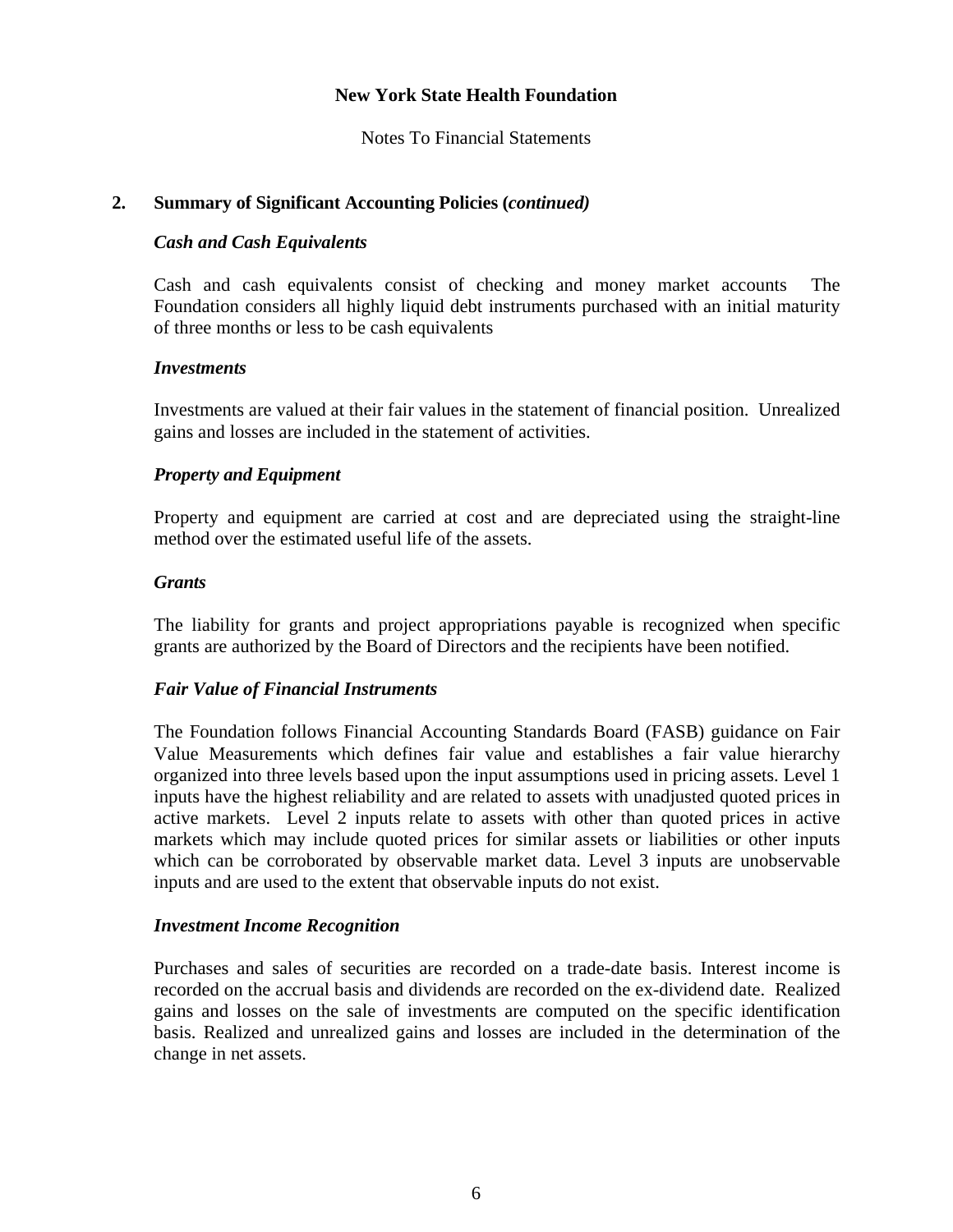Notes To Financial Statements

## **2. Summary of Significant Accounting Policies (***continued)*

## *Accounting for Uncertainty in Income Taxes*

Management has determined that the Foundation had no uncertain tax positions that would require financial statement recognition. The Foundation is no longer subject to audits by the applicable taxing jurisdictions for periods prior to December 31, 2006.

#### *Subsequent Events Evaluation by Management*

Management has evaluated subsequent events for disclosure and/or recognition in the financial statements through the date that the financial statements were available to be issued, which is June 1, 2010.

## **3. Concentrations of Credit Risk**

The Foundation's financial instruments that are potentially exposed to concentration of credit risk consist of cash, cash equivalents and investments. The Foundation places its cash and cash equivalents with quality financial institutions. The Foundation's investments consist entirely of marketable securities. The gold exchange traded fund represents interest in physical gold held by a custodial bank. Equity index or fixed income funds are in commingled vehicles organized as either Common Trust Funds or Exchange Traded Funds. At times, cash balances may be in excess of FDIC insurance limit. The Foundation routinely assesses the financial strength of its cash, cash equivalents and investment portfolio. As a consequence, concentrations of credit risk are limited.

## **4. Property and Equipment**

Property and equipment consists of the following as of December 31, 2009 and 2008:

|                                | 2009 |         | 2008 |         |
|--------------------------------|------|---------|------|---------|
| Furniture and equipment        | \$   | 438,138 | \$   | 239,074 |
| Leasehold Improvements         |      | 129,420 |      | 39,890  |
|                                |      | 567,558 |      | 278,964 |
| Less: accumulated depreciation |      | 154,235 |      | 104,933 |
|                                |      | 413,323 |      | 174,031 |

 During 2009 the Foundation removed from its books and records property and equipment with a cost of \$20,577 and accumulated depreciation of \$7,372.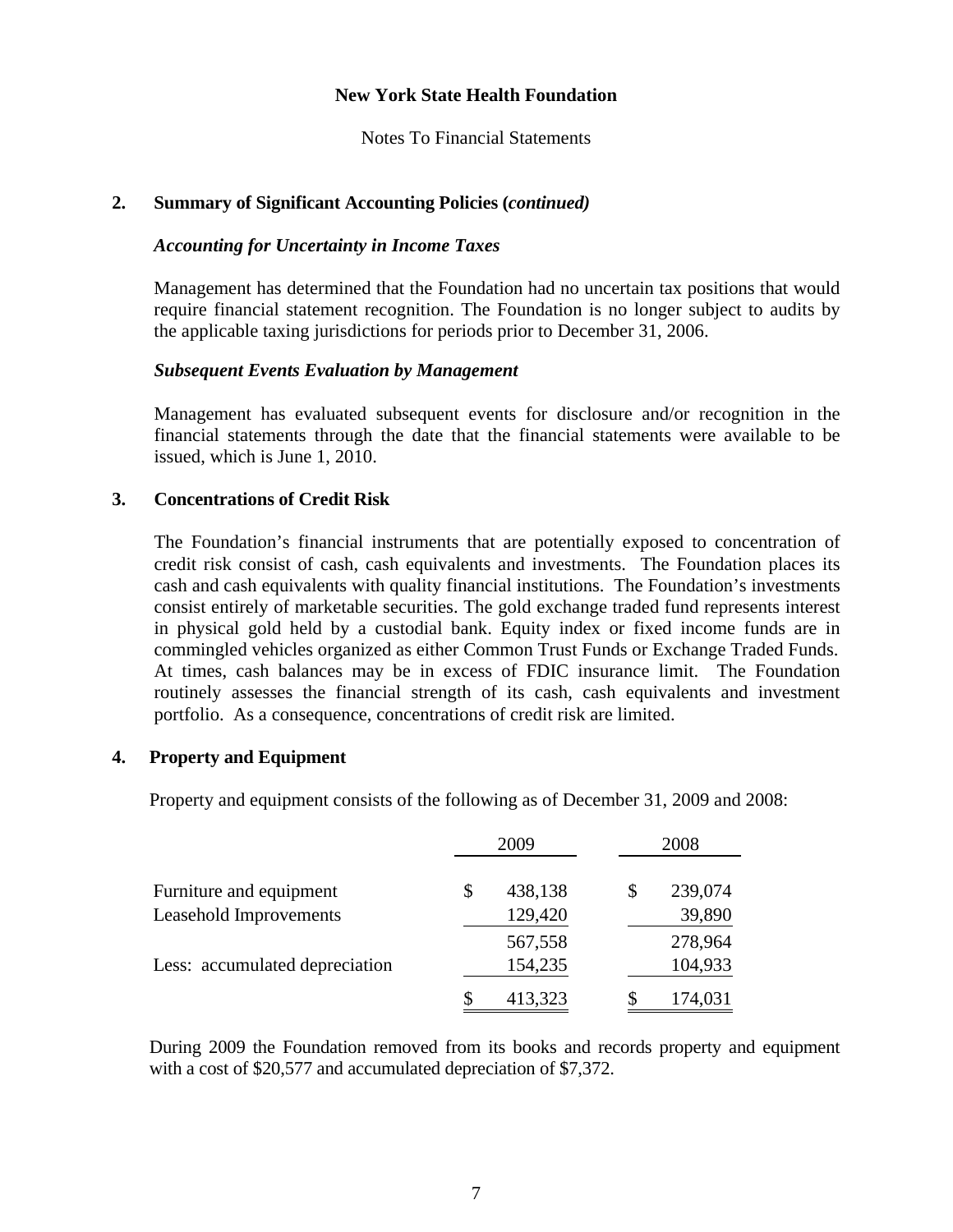#### Notes To Financial Statements

#### **5. Investments**

The following are major categories of investments measured at fair value on a recurring basis at December 31, 2009 grouped by fair value hierarchy:

|                           | Level 1         | Level 2       | Total         |  |
|---------------------------|-----------------|---------------|---------------|--|
|                           |                 |               |               |  |
| Equity index funds        | 44,878,919<br>S | \$26,982,432  | \$71,861,351  |  |
| Gold exchange trade funds | 3,978,059       |               | 3,978,059     |  |
| Fixed income funds        | 81,387,494      | 83,116,610    | 164,504,104   |  |
| Corporate bonds           | 15,894,203      |               | 15,894,203    |  |
| Taxable municipal bonds   | 971,930         |               | 971,930       |  |
|                           | \$147,110,605   | \$110,099,042 | \$257,209,647 |  |

The following are major categories of investments measured at fair value on a recurring basis at December 31, 2008:

| Index funds        | \$52,756,836  |
|--------------------|---------------|
| Fixed income funds | 240, 182, 620 |
|                    | \$292,939,456 |

As of and for the year ended December 31, 2008 all of the Foundation's investments, bought, sold and held were Level 1 investments.

#### **6. Program Related Investments (PRIs)**

During 2008, the Foundation made loans to two charitable organizations in total \$1,188,592 to assist in program related activities. PRIs, defined in IRC 4944(c), have a primary purpose of advancing the mission of the Foundation without a significant purpose of the production of income or the appreciation of property. PRIs are treated as charitable distributions on Internal Revenue Service Form 990-PF, the tax and information return filed by private foundations for minimum-distribution requirement purposes.

#### **7. Federal Excise Tax**

The Foundation is exempt from Federal income taxes under Section  $501(c)(3)$  and  $509(a)$  of the Internal Revenue Code and has been further classified as a "private foundation." The Foundation is subject to an excise tax on its net investment income.

 Excise taxes consist of two components: current taxes based upon net investment income and deferred taxes which arise from the difference between the tax cost of the investments and the fair value.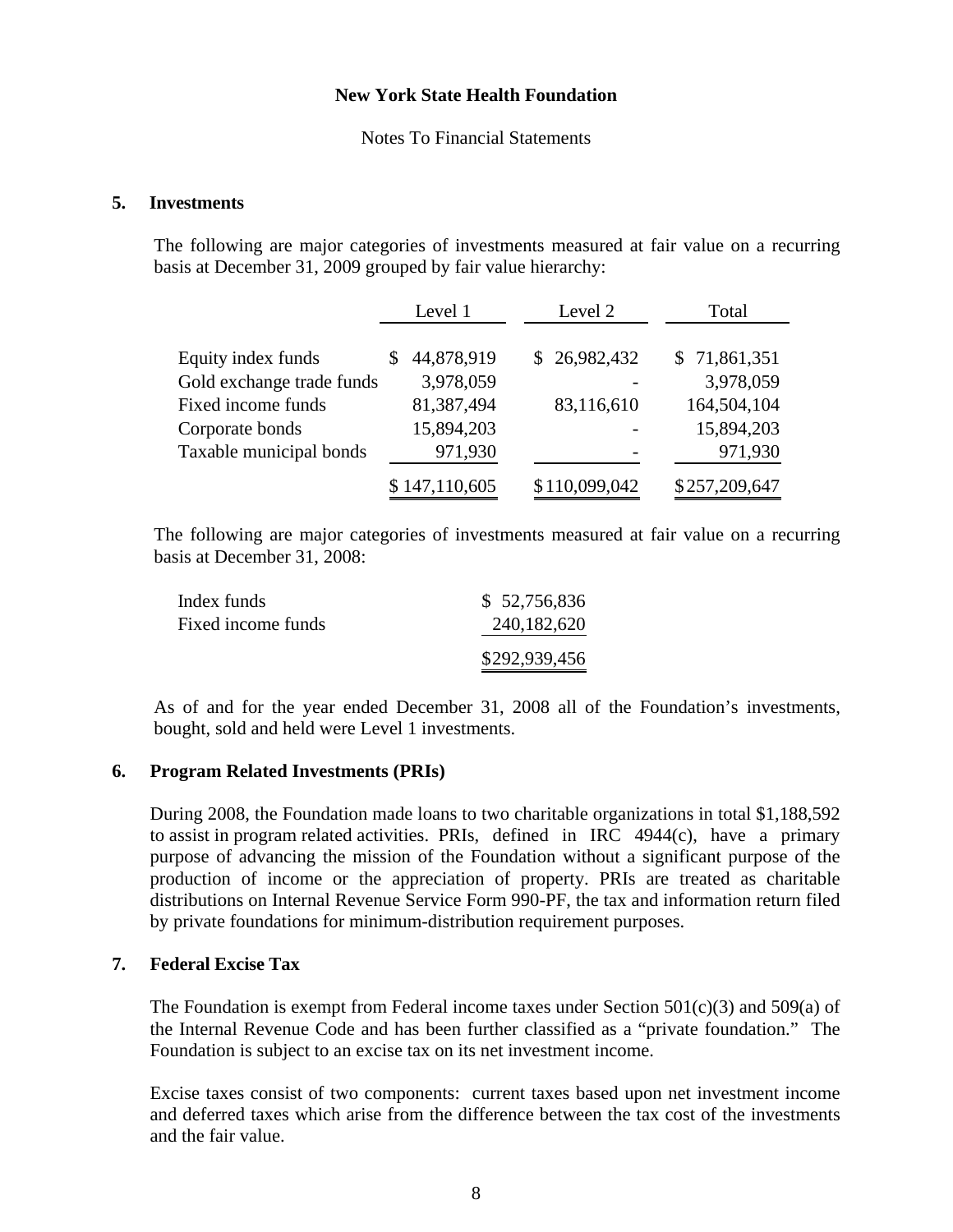#### Notes To Financial Statements

#### **7. Federal Excise Tax (***continued***)**

For the years ended December 31, Federal excise tax expense consisted of the following:

|                               | 2009                  | 2008              |  |
|-------------------------------|-----------------------|-------------------|--|
| Current<br>(Benefit) Deferred | 140,000<br>(350, 916) | 200,000<br>42,050 |  |
|                               | (210,916)             | 242,050           |  |

#### **8. Grants Payable**

 The Foundation has entered into grant commitments with certain organizations. Payments to these organizations at December 31, 2009 and 2008 are to be made as follows:

|                              | 2009         | 2008         |  |
|------------------------------|--------------|--------------|--|
|                              |              |              |  |
| Less than one year           | \$10,040,573 | 8,177,881    |  |
| One to three years           | 4,189,217    | 5,428,522    |  |
|                              | 14,229,790   | 13,606,403   |  |
| Less: present value discount | 136,150      | 176,427      |  |
| Grants payable, net          | 14,093,640   | \$13,429,976 |  |

 To reflect the time value of money, grants payable as of December 31, 2009 and 2008 were discounted to their present value using the prime rate of 3.25%.

#### **9. Retirement Plan**

 The Foundation maintains a 403(b) defined contribution plan, which covers all employees. The Foundation matched employee contributions up to 7.5% of their annual salary in 2009 and 6% in 2008. The Foundation made contributions totaling \$134,508 and \$65,170 to the plan for 2009 and 2008, respectively.

#### **10. Commitments**

 The Foundation has a lease agreement for its New York City office space that expires in 2012. In connection with the lease, the Foundation gave the landlord a deposit of \$54,842. In 2010, the Foundation entered into an agreement to sublease this space to a third party expiring in 2012. This agreement requires monthly payments to the Foundation of approximately \$10,000.

 Subsequent to year end the Foundation entered into an agreement for new office space expiring 2027. In connection with the lease, the Foundation gave the landlord a deposit of \$45,333. The lease contains escalation clauses that provide for increase in payments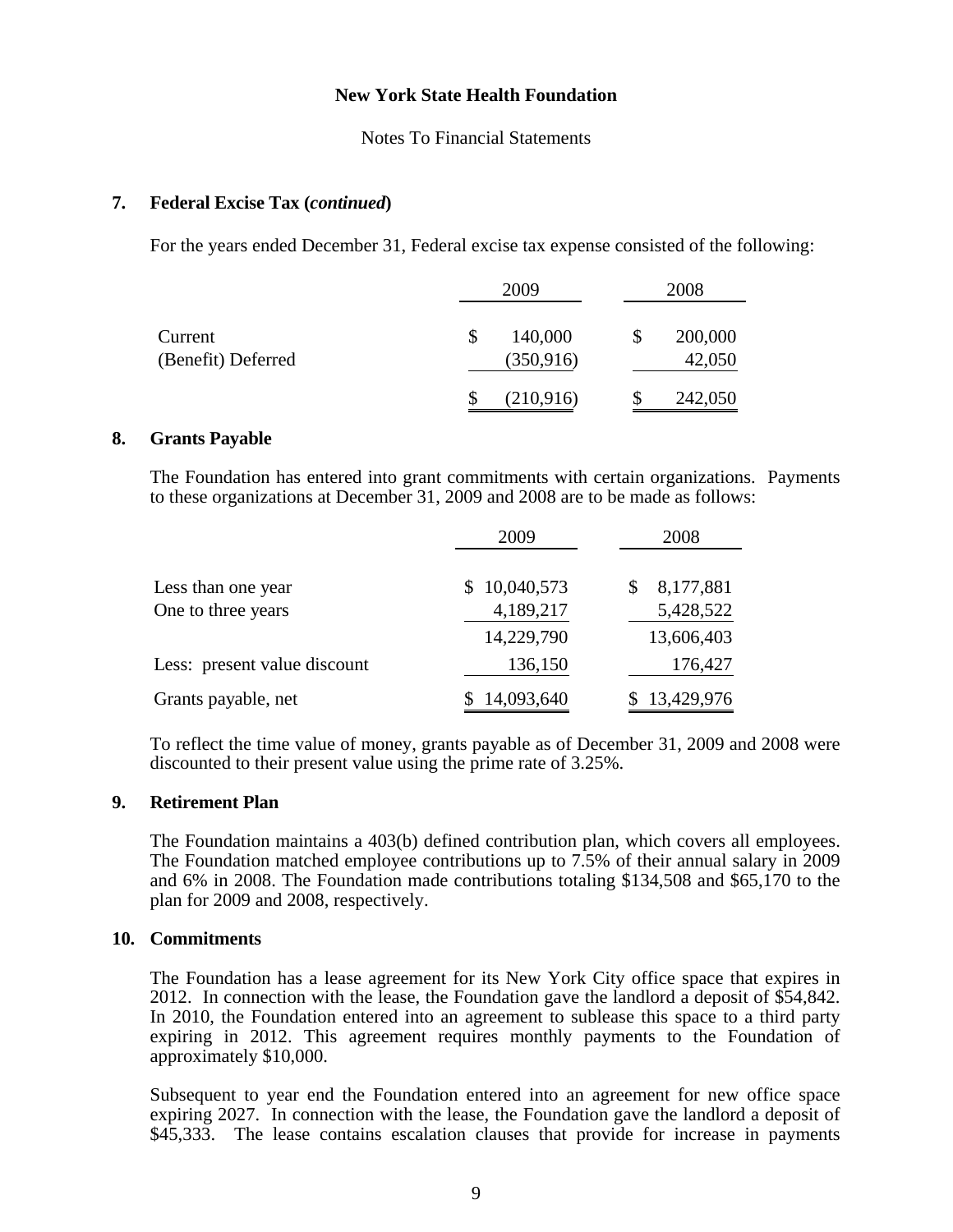Notes To Financial Statements

## **10. Commitments (***continued***)**

 resulting from increases in real estate taxes and certain other building expenses in excess of the base period amounts.

The future minimum rental payments under these lease agreements are:

| 2010       | \$<br>234,583 |
|------------|---------------|
| 2011       | 693,388       |
| 2012       | 593,598       |
| 2013       | 544,000       |
| 2014       | 544,000       |
| Thereafter | 4,856,333     |
|            | \$7,465,902   |

Rent expense totaled \$224,654 and \$229,229 for 2009 and 2008, respectively.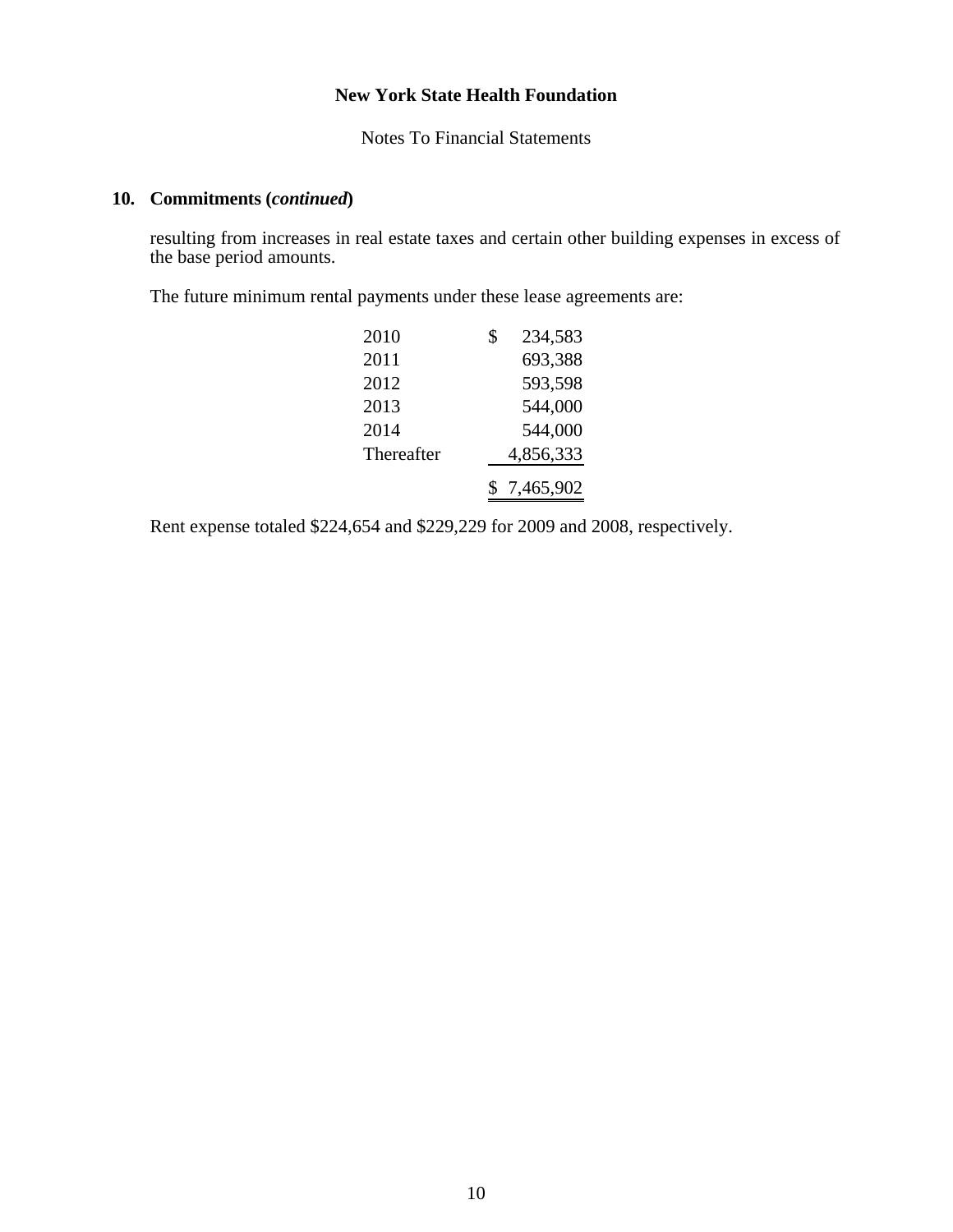Supplemental Information

December 31, 2009